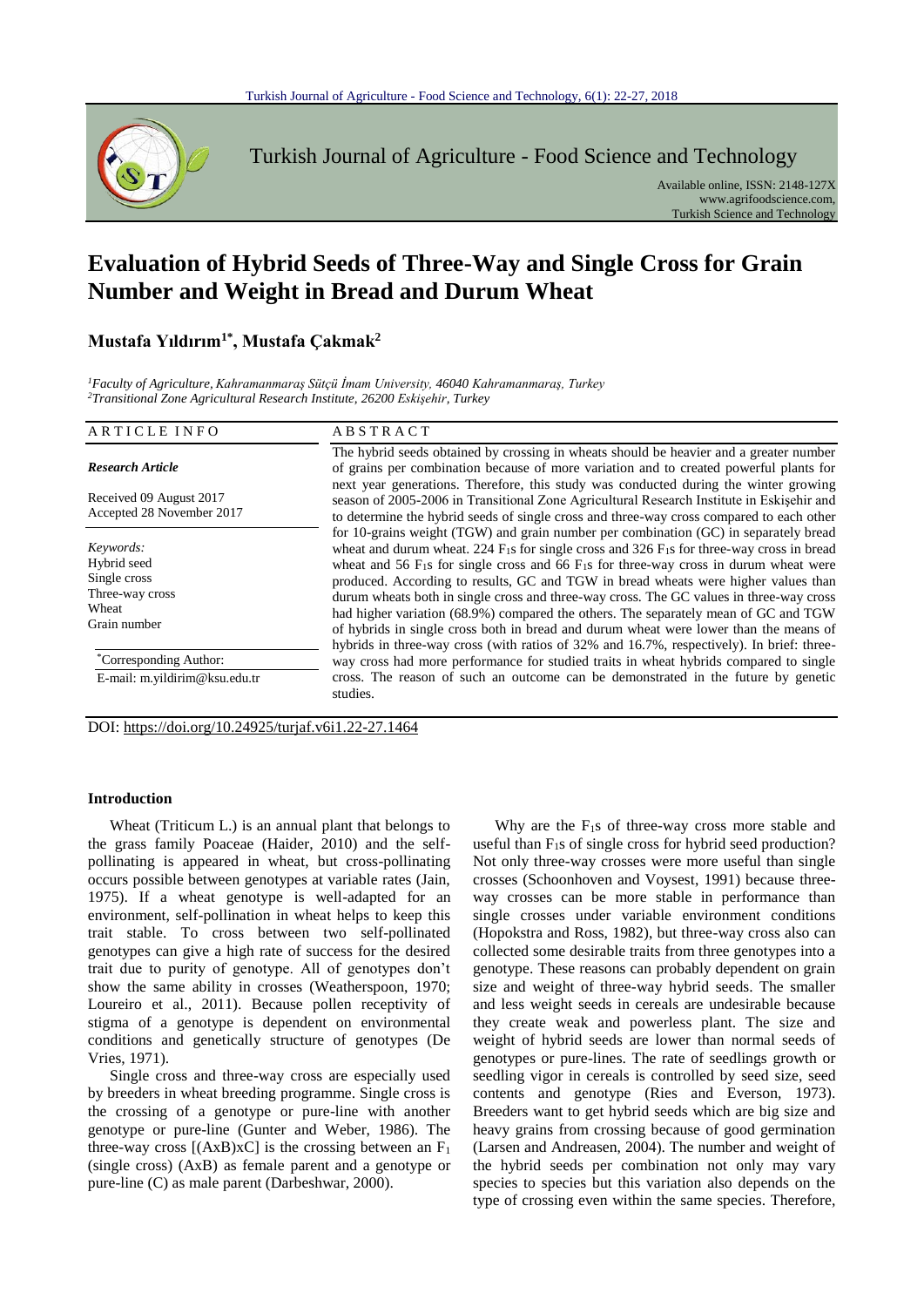this trial was established to determine the rates of this change. The objective of this trial was to determine the differences between single cross and three-way cross for grain number per combination and 10-grain weight both in bread wheat and durum wheat.

#### **Materials and methods**

#### *Experimental Location*

This study was conducted during the 2005-2006 growing season in Transitional Zone Agricultural Research Institute in Eskişehir (39° 46' N and 30° 32' E), Turkey. Soil analysis indicated the soil in the experimental field to be loamy, slightly alkaline, and medium in terms of organic matter and calcium, poor in terms of available phosphorus and rich in terms of available potassium. The total rainfall of 2005-06 growing season (242.8 mm) was lower than long-term rainfall (326.9 mm). In 2005-06 growing season, precipitation in April and May were 35.4 and 43.1 mm, respectively. Precipitations in April and May are very important in terms of fertilization and grain filling. Therefore, irrigation was made two times in April and May by sprinkler.

#### *Plant Materials*

In this study, 290 pure-lines and 326  $F_1$  hybrids of bread wheat and 84 pure-lines and 66  $F_1$  hybrids of durum wheat were used as parents. The single crosses were produced to cross among pure-lines. The three-way crosses were produced to cross between F1s and purelines. For three-way crosses, F1s were used as female and pure-lines were used as male parents. In total,  $224 \text{ F}_1\text{s}$  for single cross and 326 for three-way cross were produced in bread wheat, while 56  $F_1$ s for single cross and 66 for topcross were produced in durum wheat.

#### *Experimental Design*

The  $F_1$  hybrids and pure-lines as parental materials were sown at three different day basis in 2005; first was  $14<sup>th</sup>$  October, second was  $28<sup>th</sup>$  October and third was  $12<sup>st</sup>$ November, because they had different flowering dates. Every sowing date was immediately irrigated after sowing by sprinkler to obtain early germination. The plot of each material for every sowing date had three rows with 1-m long and 20-cm row spaces. Fertilizer was applied DAP  $(150 \text{ kg N} \text{ ha}^{-1})$  before planting and AN  $(200 \text{ kg } P_2O_5 \text{ ha}^{-1})$ <sup>1</sup>) at the shooting stage (Zadoks, 1974). Weed-control was performed by herbicide application at the main shoot stage (Zadoks, 1974), because crop plants are more susceptible to herbicide at the early growth stage (Qasem, 2011).

#### *Emasculation and Crossing*

In crossing, three spikes as female per combination and three spikes as male per female spike were used. Crosses for single-cross were made between two pure lines  $(AxB=F_1)$  and crosses for three-way cross were made between a single-cross  $(F_1)$  and a pure line, C, as the male parent to give the  $F_1xC$  [(AxB)xC] pedigree. The emasculations and crosses were made by 20 professional employees during two weeks who work for National Wheat Breeding Programme (NWBP) and International

Winter Wheat Improvement Project (IWWIP) in Turkey. Three female spikes per combination were selected before three or four days than expected flowering. Two spikelets from both bottom and top of female spike were removed, because they were younger than other spikelets (Yildirim, 2005). The center florets of each spikelet of female spike were pulled out and two florets stayed on each spikelet. The glume, lemma and palea just above the top of the stigma of each spikelet were cut with scissors. The three anthers were carefully removed from each floret with forceps. The female spike was covered with paper bag later to emasculate all of spikelets. The emasculated female spike within paper bag was kept until crossing day about 2 or 3 days. Three male spikes per female spike were chosen from healthy meal plant. They were ready to flower which to have one or two anthers may show. The lemma and palea were clipped just above the anthers. The peduncle of male spike in wet soil under sun light was placed and protected from the wind. Crossing was made by twirl method when anthers started to come out from florets of male spike (Villereal, 2000). Fallowing crossing, the edge of paper bag was again closed. The pollinated spikes were kept until harvest in the field.

#### *Collecting Data and Statistical Analysis*

The three female spikes per combination were harvested including in paper bag at the harvest ripe according to Zadoks-92 (Zadoks, 1985) and their grains were blended all together. They were counted for grain number per combination (GC). The 10-kernel weight was calculated using the following formula;

$$
TGW_i = \frac{GW_i \times 10}{GC_i}
$$

Where;  $TGW_i$ : 10-kernel weight (g)  $GW_i$ : Total grain weight per combination (g)  $GC<sub>i</sub>$ : Total grain number per combination

The collected data of two traits both in single and three-way crosses were analysed for distribution and their graphs were drawn using with the JMP 5.0.1a. (1989 - 2002 SAS Institute Inc., NC, USA).

### **Results**

*Single and Three-Way Crosses in Bread Wheat (Triticum Aestivum L.)*

The coefficients of variations of distributions were 49.84% for grain number per combination (GC) and 30.27% for 10-grain weight (TGW) in single cross, and 44.67% for GC and 23.87% for TGW in three-way cross (Table 1). Standard errors were both in single and threeway cross (14.394 and 18.952, respectively) for GC higher than both in single and three-way cross (0.075 and 0.071, respectively) for TGW. Maximum value, minimum value, upper mean, lower mean and guartile (level of 75% and 25%) were observed lower in single cross than in three-way cross both for two traits. The relationship was observed between TGW and GC both in single cross and in three-way cross in bread wheat  $(P>0.05)$ .

The separately means of GC and TGW in single cross were 28.88 grains/combination and 0.25 g 10-grain<sup>-1</sup>, respectively, and in three-way cross were 42.46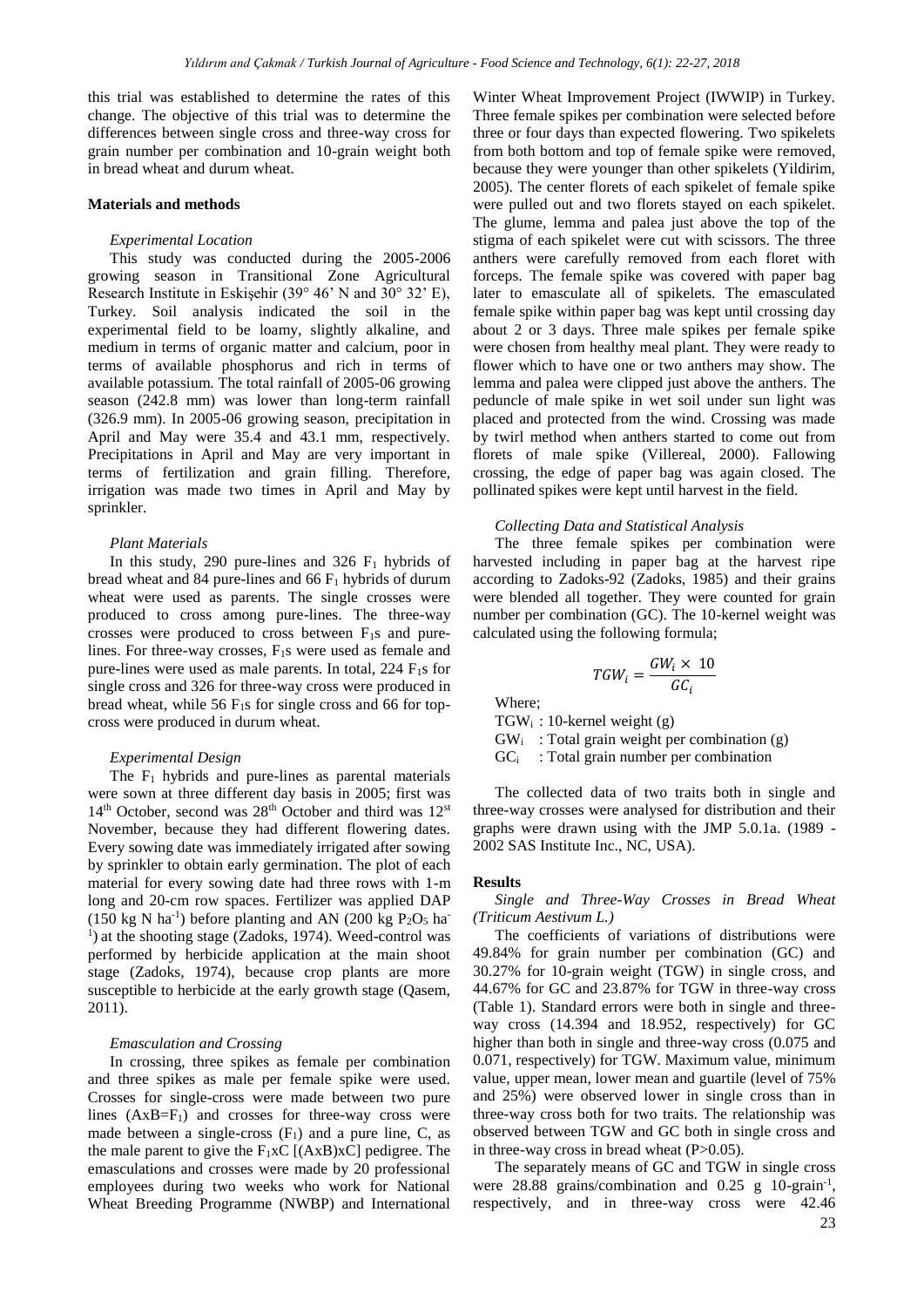grains/combination and 0.30 g 10-grain-1 , respectively (Figure 1 and Table 1). Not only the mean of GC in threeway cross was 32% higher than in single cross but higher observation also was detected for TGW (16.7%).

According to histogram curves, there were normal distributions for TGW in single and three-way crosses (Figure 2). The sum of frequencies in single crosses for TGW was 224 and sum of frequencies in three-way crosses for TGW was 326. The histogram column numbers of frequencies for TGW were in 7 for single cross and in 10 for three-way cross. The TGW of single crosses ranged from  $0.07$  to  $0.48$  g  $10$ -grain<sup>-1</sup>, while TGWs of three-way crosses ranged from 0.06 to 0.53 g 10-grain-1 . The largest concentration of TGW was in the 0.2 up to 0.25  $g$  10-grain<sup>-1</sup> for single cross and was 0.25 up to 0.3 g 10-grain<sup>-1</sup> for three-way cross. The TGW were concentrated between 0.2 and 0.35 g 10-grain-1 for single cross and were concentrated between 0.25 and 0.35 g 10 grain-1 for three-way cross. A total of 159 (71%) frequencies between those intervals for single cross was good level within range and 188 (83.9%) frequencies for three-way cross was good level within range. Not only 3 of the frequencies were observed over the 0.45 g 10-grain-<sup>1</sup>, but also 3 were observed for less than 0.1 g 10-grain<sup>-1</sup>.

The frequency columns for GC were 13 in single cross and 17 in three-way cross (Figure 2). According to histogram curves, there was a multimodal distribution for

single cross, while there was a comb distribution for three-way cross. The comb distribution was nearly similar to normal distribution. In the 35 up to 40 class and 45 up to 50 classes, lower frequencies impaired the normal distribution. The TGWs ranged from 4 to 64 for single cross and from 4 to 84 for three-way cross. The largest concentrations of GC were in the 10 up to 15 for single cross and were in the 40 up to 45 for three-way cross. 206 (92%) frequencies for single cross and 256 (78.5%) frequencies for three-way cross between given intervals were good levels within this range.

# *Single and Three-Way Crosses in Durum Wheat (Triticum Durum Desf.)*

The coefficients of variations of distributions were 68.91% and 29.62% in single cross for GC and TGW, respectively and 43.86% and 27.94% in three-way cross for GC and TGW, respectively (Table 2). Standard errors were both in single and three-way cross (12.688 and 17.332, respectively) for GC higher than both in single and three-way cross (0.070 and 0.073, respectively) for TGW. The values of maximum value, minimum value, upper mean, lower mean and guartile (level of 75% and 25%) were observed lower in single cross than in threeway cross for both two treatments. There was relationship between TGW and GC both in single cross and three-way cross in durum wheat (P>0.05).

|  | Table 1 Distribution analysis of GC and TGW in separately for single-crosses and top-crosses in bread wheat. |
|--|--------------------------------------------------------------------------------------------------------------|
|  |                                                                                                              |

| Characteristics    | Single cross |            | Top cross |            |  |
|--------------------|--------------|------------|-----------|------------|--|
|                    | <b>GC</b>    | <b>TGW</b> | GC.       | <b>TGW</b> |  |
| DF                 | 223          | 223        | 325       | 325        |  |
| Std. err.          | 14.394       | 0.075      | 18.952    | 0.071      |  |
| Std err. mean      | 0.962        | 0.005      | 1.050     | 0.004      |  |
| Variance           | 207.192      | 0.006      | 359.168   | 0.005      |  |
| Mean               | 28.88        | 0.25       | 42.46     | 0.30       |  |
| Max. value         | 64           | 0.48       | 84        | 0.53       |  |
| Min. value         | 4            | 0.07       | 4         | 0.06       |  |
| Upper mean (95%)   | 30.78        | 0.26       | 44.49     | 0.31       |  |
| Lower mean $(95%)$ | 26.98        | 0.24       | 40.36     | 0.29       |  |
| Guartile (75%)     | 40.00        | 0.29       | 56.25     | 0.34       |  |
| Guartile (25%)     | 15.00        | 0.21       | 29.00     | 0.26       |  |
| CV(%)              | 49.84        | 30.27      | 44.67     | 23.87      |  |
| Correlation        | $0.141*$     |            | $0.078*$  |            |  |

\*Significant at the 0.05



Figure 1 The distributions of GC and TGW in bread wheat for A-single cross and B-three-way cross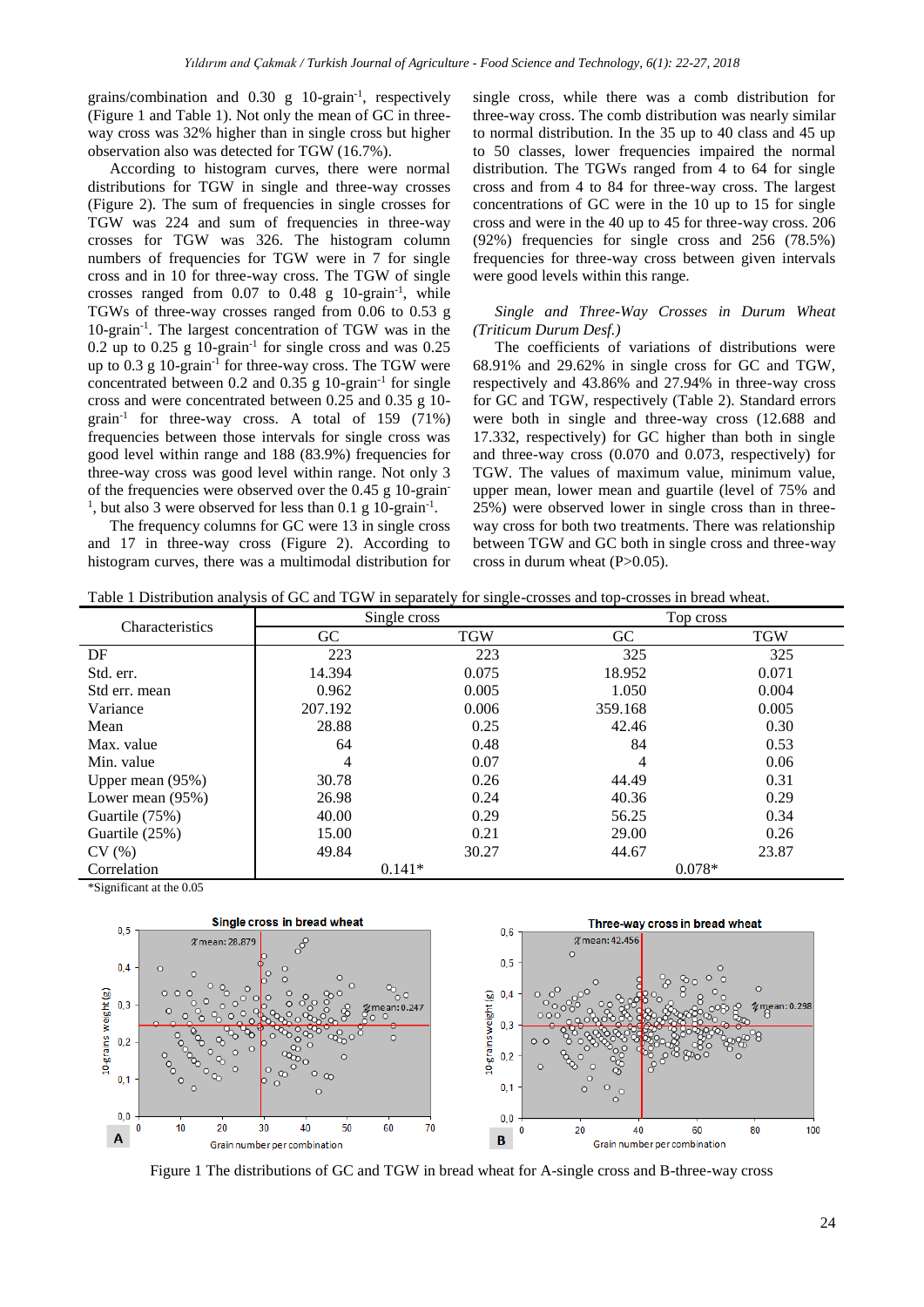

Figure 2 In bread wheat; the frequency distributions of TGW for (1A) single cross and (2A) three-way cross, and of GC for (1B) single cross and (2B) three-way cross



Figure 3 The distributions of GC and TGW in durum wheat for A-single cross and B-three-way cross

The separately means of GC and TGW in single cross were 18.41 grains/combination and 0.24 g, respectively, and were 39.73 grains/combination and 0.26 g, respectively in three-way cross (Figure 3 and Table 2). Not only the mean of grains per combination in three-way cross was 53.7% higher than single cross but the higher observation also was detected for 10-grain weight (7.7%).

There were semi-normal distributions to look like a normal distribution for TGW in both single and three-way crosses (Figure 4). In the 0.175 up to 0.2 class, 0.225 up to 0.25 class and 0.275 up to 0.3 class, lower frequencies impaired the normal distribution for TGW in single cross, while the lower frequencies in two column between  $0.15$ and 0.2 classes impaired the normal distribution for TGW in three-way cross. The sum of frequencies of single crosses for TGW was 56 and sum of frequencies of three-

way crosses for 10-grain weight was 66. The histogram column numbers of frequencies for TGW were in 12 for single cross and in 13 for three-way cross. The 10 TGWs of single crosses ranged from 0.08 to 0.36 g 10-grain-1 , while TGW of three-way crosses ranged from 0.1 to 0.42 g 10-grain-1 . The largest concentration of TGW both in single and three-way crosses was in the 0.25 up to 0.275 g 10-grain-1 . The TGW were concentrated between 0.2 and  $0.35$  g  $10$ -grain<sup>-1</sup> for single cross and were concentrated between 0.2 and 0.325 g 10-grain<sup>-1</sup> for three-way cross. A total of 42 (75%) frequencies between those intervals for single cross was good level within range and 44 (66.7%) frequencies for three-way cross was good level within range. Not only 1 of the frequencies was observed over the  $0.35$  g  $10\text{-}grain^{-1}$ , but also 2 were observed for less than  $0.1$  g  $10$ -grain<sup>-1</sup>.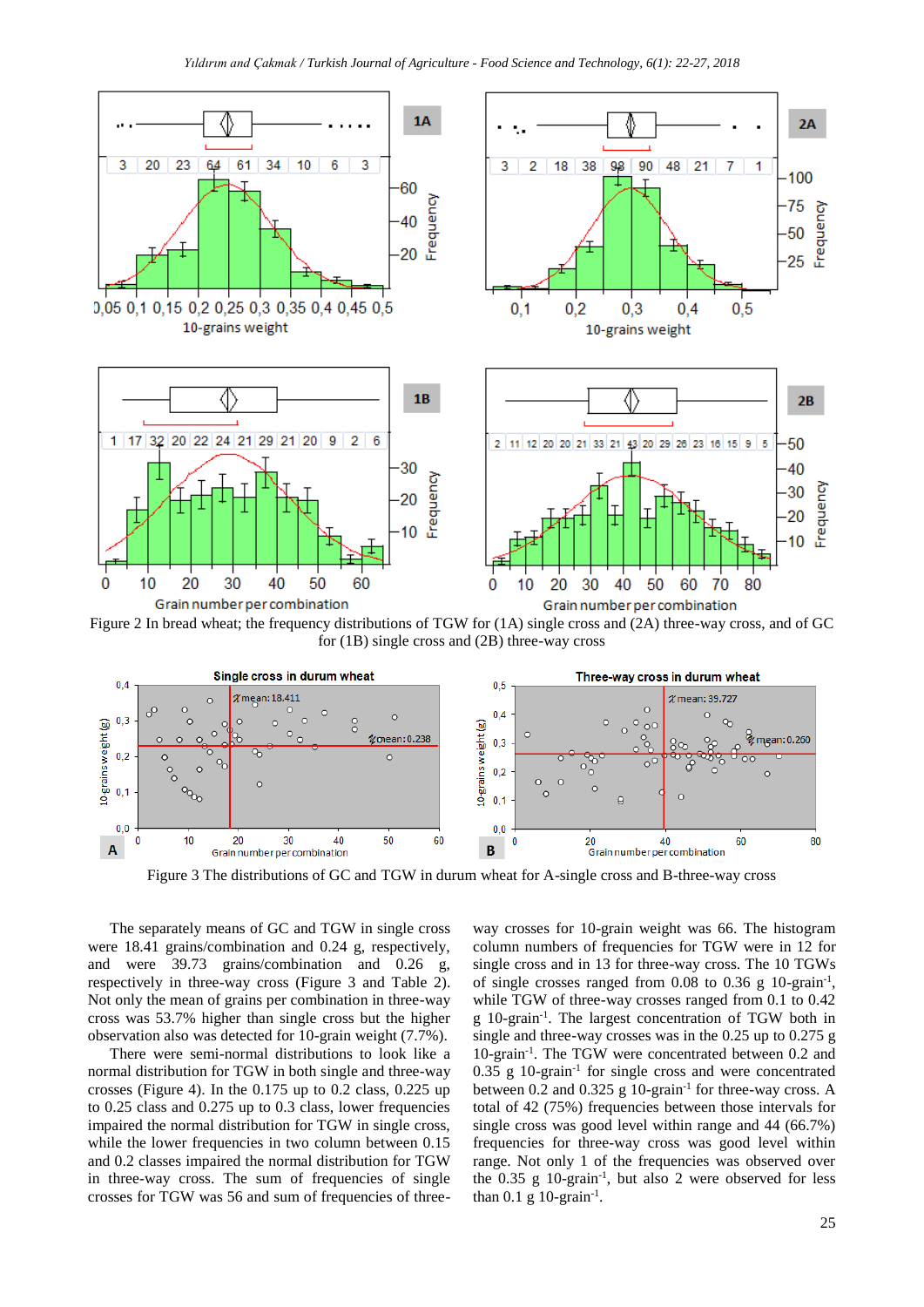| Table 2 Distribution analysis of GC and TGW in separately for single-crosses and top-crosses in durum wheat. |  |  |  |  |  |  |  |  |  |  |  |  |
|--------------------------------------------------------------------------------------------------------------|--|--|--|--|--|--|--|--|--|--|--|--|
|--------------------------------------------------------------------------------------------------------------|--|--|--|--|--|--|--|--|--|--|--|--|

|                    |                             | Single cross | Top cross |            |  |
|--------------------|-----------------------------|--------------|-----------|------------|--|
| Characteristics    | GC                          | <b>TGW</b>   | GC        | <b>TGW</b> |  |
| DF                 | 55                          | 55           | 65        | 65         |  |
| Std. err.          | 12.688                      | 0.070        | 17.332    | 0.073      |  |
| Std err. mean      | 1.695                       | 0.009        | 2.133     | 0.009      |  |
| Variance           | 160.974                     | 0.005        | 300.407   | 0.005      |  |
| Mean               | 18.41                       | 0.24         | 39.73     | 0.26       |  |
| Max. value         | 51                          | 0.36         | 70        | 0.42       |  |
| Min. value         | $\mathcal{D}_{\mathcal{L}}$ | 0.08         | 3         | 0.10       |  |
| Upper mean $(95%)$ | 21.81                       | 0.26         | 73.78     | 0.28       |  |
| Lower mean (95%)   | 15.02                       | 0.22         | 35.25     | 0.24       |  |
| Guartile (75%)     | 25.50                       | 0.29         | 52.25     | 0.30       |  |
| Guartile (25%)     | 9.00                        | 0.20         | 27.00     | 0.23       |  |
| CV(%)              | 68.91                       | 29.62        | 43.86     | 27.94      |  |
| Correlation        |                             | $0.252*$     | $0.307*$  |            |  |

\*Significant at the 0.05



Figure 4 In durum wheat; the frequency distributions of TGW for (3A) single cross and (4A) three-way cross, and of GC for (3B) single cross and (4B) three-way cross

The frequency columns for GC were 11 in single cross and 8 in three-way cross (Figure 4). According to histogram curves, they showed asymmetrical image that there was a left-skewed distribution for single cross, while there was a right-skewed distribution for three-way cross. The GCs ranged from 2 to 51 for single cross and from 3 to 70 for three-way cross. The largest concentrations of GC were in the 5 up to 25 for single cross and were in the 20 up to 60 for three-way cross. 38 (67.9%) frequencies for single cross and 48 (72.7%) frequencies for three-way cross between given intervals were good levels within this range.

#### **Discussion**

The GC in bread wheat had higher values than durum wheat both in single cross and three-way cross. The mean of GC in single cross (28.88 grains/combination) was 32% lower than three-way cross (42.46 grains/combination) in bread wheat**.** In addition, the mean of GC in single cross (18.41 grains/combination) was 53.7% lower than three-way cross (39.73 grains/combination) in durum wheat. The maximum value for GC in three-way cross was 23.8% higher than single cross in bread wheat. The maximum value for GC in